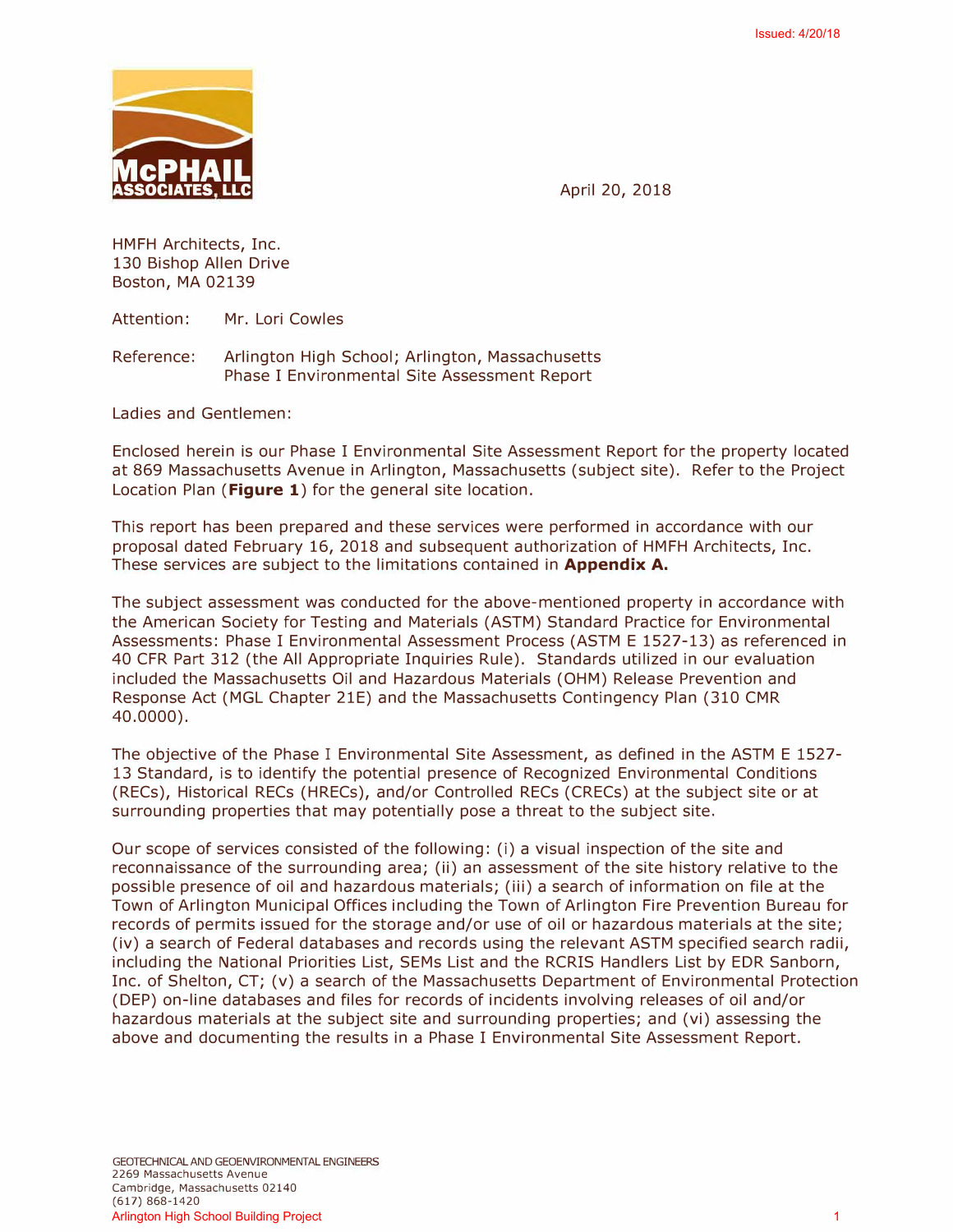

HMFH Architects, Inc. **April 20, 2018**  Page 2

Excluded from the scope of work were a title search, a lien search, and an assessment for the presence of radon, lead based paint, urea formaldehyde foam insulation (UFFI), mold, mildew and asbestos containing materials.

In summary, the results of our Phase I Environmental Site Assessment identified the following as RECs with respect to the subject site:

- The release of chlorinated volatile organic compounds (CVOCs) which has affected groundwater at the southern portion of the subject site and indoor air within the southern portion of the school complex to which Release Tracking Number (RTN) 3- RTN 3-30236 has been assigned by the DEP. Assessment activities completed at the subject site indicate that residual concentrations of CVOCs which are present in groundwater and indoor air do not pose a Significant Risk to the current students and staff. However, RTN 3-30236 remains active pursuant to the provisions of the MCP and further compliance is necessary to achieve and maintain regulatory closure.
- The release of oil and hazardous materials listed under RTN 3-4241 which has affected soil and groundwater across the northern portion of the subject site. This release is attributable to historical chrome and gas manufacturing operations that were performed at the 51 Grove Street property which abuts the western portion of the subject site.

From June 2004 through November 2005 response actions were completed at the subject site to address the release which included: (1) relocation of gas and water utility pipelines (i.e., critical utilities) into clean soil corridors; (2) installation of Engineered Barriers (in accordance with 310 CMR 40.0996(4)(c)) over areas with Upper Concentration Limit (UCL) exceedances in soil; (3) construction of Direct Contact Barriers over areas where concentrations in soil were below the UCLs but posed a Significant Risk; ( 4) performance of in-situ groundwater treatment of groundwater hotspots with hexavalent chromium UCL exceedances; and 5) implementation of a groundwater monitoring program to assess the effectiveness of the groundwater treatment program. ISSUE 12<br>
IMPHY Ancientes, and<br>
149914 Architects, and<br>
149914 Architects, and<br>
149914 Architects, and<br>
14992 2<br>
20018 2<br>
14992 2<br>
14992 2<br>
14992 2<br>
14992 2<br>
14992 2<br>
In statistical Islam assessment for this comparison of

Reportedly, a Condition of No Significant Risk was achieved for soil at the subject site, however, a Permanent Solution was not achieved for groundwater due elevated levels of hexavalent chromium in a localized area beneath an Engineered Barrier. As a result, a Remedy Operation Status was filed for the portion of the RTN 3-4241 site that has affected the northern portion of the subject site which requires periodic inspections of the engineered barrier and monitoring of groundwater. As a result, RTN 3-4241 remains active pursuant to the provisions of the MCP and further compliance is necessary to achieve and maintain regulatory closure.

• The potential presence of abandoned underground storage tanks (USTs) that may remain beneath the courtyard located adjacent to the north of the Collomb House building and beneath the asphalt pavement located adjacent to the northeast of the Downs House building. Additionally the potential presence of an abandoned hydraulic oil reservoir associated with the former auto shop lift. The results of this Phase I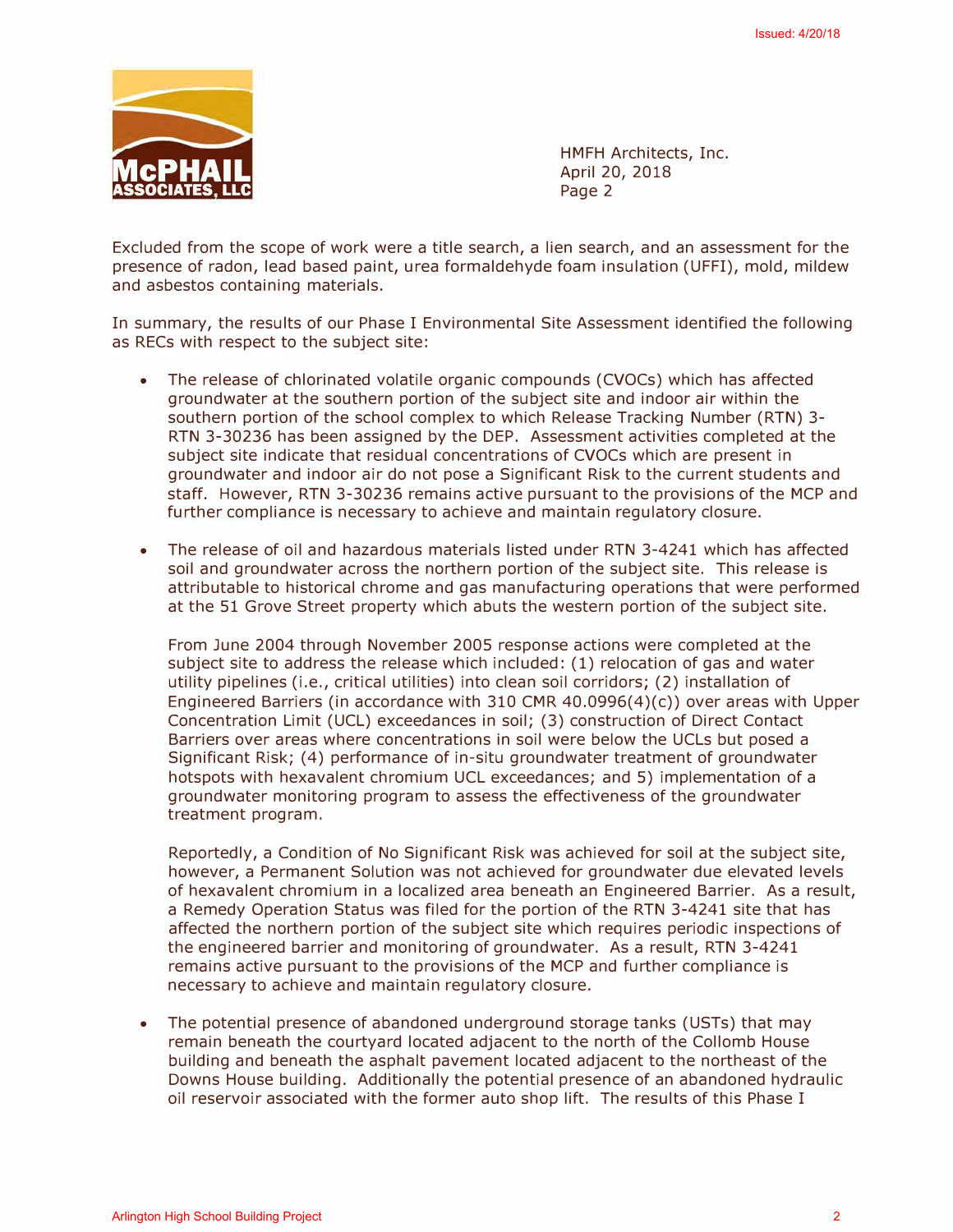

HMFH Architects, Inc. April 20, 2018 Page 3

Environmental Site Assessment did not identify records or information regarding the maintenance or removal of these USTs or lift reservoirs.

- The potential presence of an abandoned historical transformer that is contained within a vault located beneath the southern portion of the Collomb House building. In addition, historical plans pertaining to the school complex indicate that the vault is underlain by a UST. The results of this Phase I Environmental Site Assessment did not identify records or information regarding the maintenance or removal of the transformer or UST.
- The 882-892 Massachusetts Avenue property which is located to the southwest on the opposite side of Massachusetts Avenue from the subject site. This property is listed with the DEP under RTNs 3-31392 & 3-31723 due to a release of CVOCs from a former drycleaners that occupied a portion of the on-site building. Based upon assessment activities that were performed by the DEP, the 882-889 Massachusetts Avenue property is considered the source of CVOC contamination at the subject site. Henric words<br>
IMPIN Accidents, Inc.<br>
1998 3<br>
ISSUE Experimental Stir Accidents and 20, 2018<br>
Forecast and the stress content of the stress content of the stress of the<br>
maintenance or remuned of these USTs or influences or

As a result of the above, a Phase II Site Investigation is considered necessary to further assess the potential impacts to soil and groundwater from the above referenced RECs. With respect to planned scope of development at the subject site the following should be considered;

- The installation of a vapor mitigation system beneath any new buildings that may constructed and/or existing buildings that may be renovated as part of the planned scope of development at the subject site.
- The implementation of health and safety provisions to prevent exposures to workers and surrounding public. While an elevated level of personal protection equipment may be required for workers working within areas of elevated contamination, hazardous waste training will also be necessary.
- Preparation of a clean building pad and utility corridors prior to the construction of building foundations and above grade structures.
- Bulk excavation of contaminated soil or excavation activities which expose large areas of contaminated soil is not recommended during the school year. Appropriate dust suppression and management methods will be necessary during excavation of contaminated soil.
- Treatment of pumped groundwater will be necessary prior to off-site discharge.
- The decommissioning and off-site removal of abandoned USTs, automotive lift and a transformer that may be present at the site.